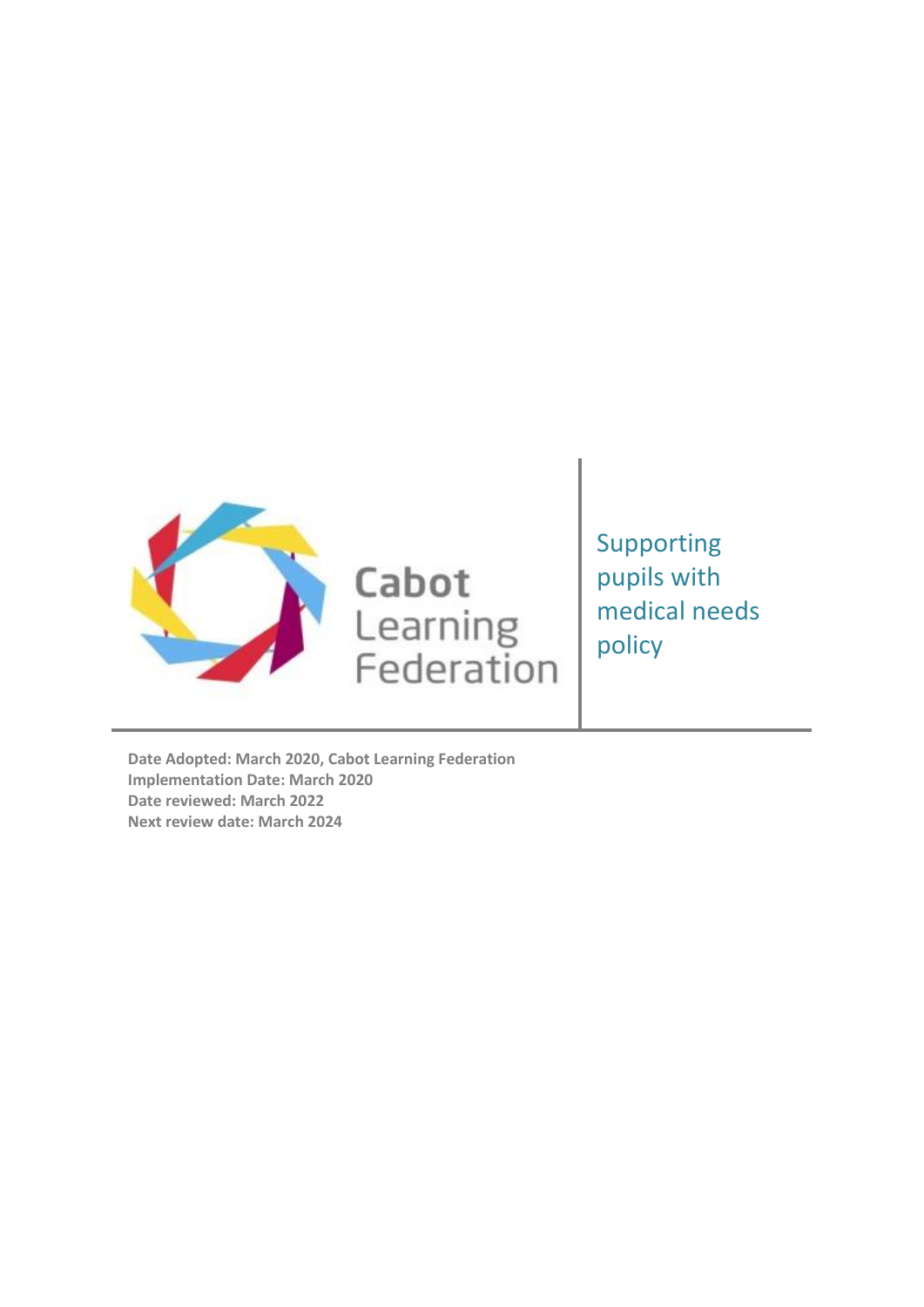

# <span id="page-1-0"></span>**History of most recent Policy changes**

| <b>Date</b> | Page                  | <b>Change</b>                                                                               | Origin of Change e.g.<br>TU request, Change in<br>legislation |
|-------------|-----------------------|---------------------------------------------------------------------------------------------|---------------------------------------------------------------|
| Date        | E.g. Whole Document   | Detail of change                                                                            | Reason for change                                             |
| Feb 20      | <b>Whole Document</b> | <b>Policy creation</b>                                                                      |                                                               |
| Feb 2022    | <b>Whole Document</b> | <b>Changed Policy Sequencing</b>                                                            | <b>NA</b>                                                     |
| Feb 2022    | 1.5                   | Process for supporting pregnant pupils<br>will medications                                  | <b>Equality</b>                                               |
| Feb 2022    | 1.6                   | Consideration for parental wishes not to<br>administer medications                          | <b>Equality</b>                                               |
| Feb 2022    | 5.9.2                 | <b>Statutory time frame to make</b><br>arrangements when a child may be away<br>from school | <b>Statutory</b>                                              |
| Feb 2022    | $6\phantom{1}6$       | <b>Date Protection requirements</b>                                                         | <b>Statutory</b>                                              |
| Feb 2022    | 8.1b                  | If parental meeting set up, consider<br>further needs/ adjustment                           | <b>Equality</b>                                               |
| Feb 2022    | <b>Annex B</b>        | <b>Useful resources</b>                                                                     | <b>Further information</b>                                    |
|             |                       |                                                                                             |                                                               |
|             |                       |                                                                                             |                                                               |
|             |                       |                                                                                             |                                                               |
|             |                       |                                                                                             |                                                               |
|             |                       |                                                                                             |                                                               |
|             |                       |                                                                                             |                                                               |
|             |                       |                                                                                             |                                                               |
|             |                       |                                                                                             |                                                               |
|             |                       |                                                                                             |                                                               |
|             |                       |                                                                                             |                                                               |
|             |                       |                                                                                             |                                                               |
|             |                       |                                                                                             |                                                               |
|             |                       |                                                                                             |                                                               |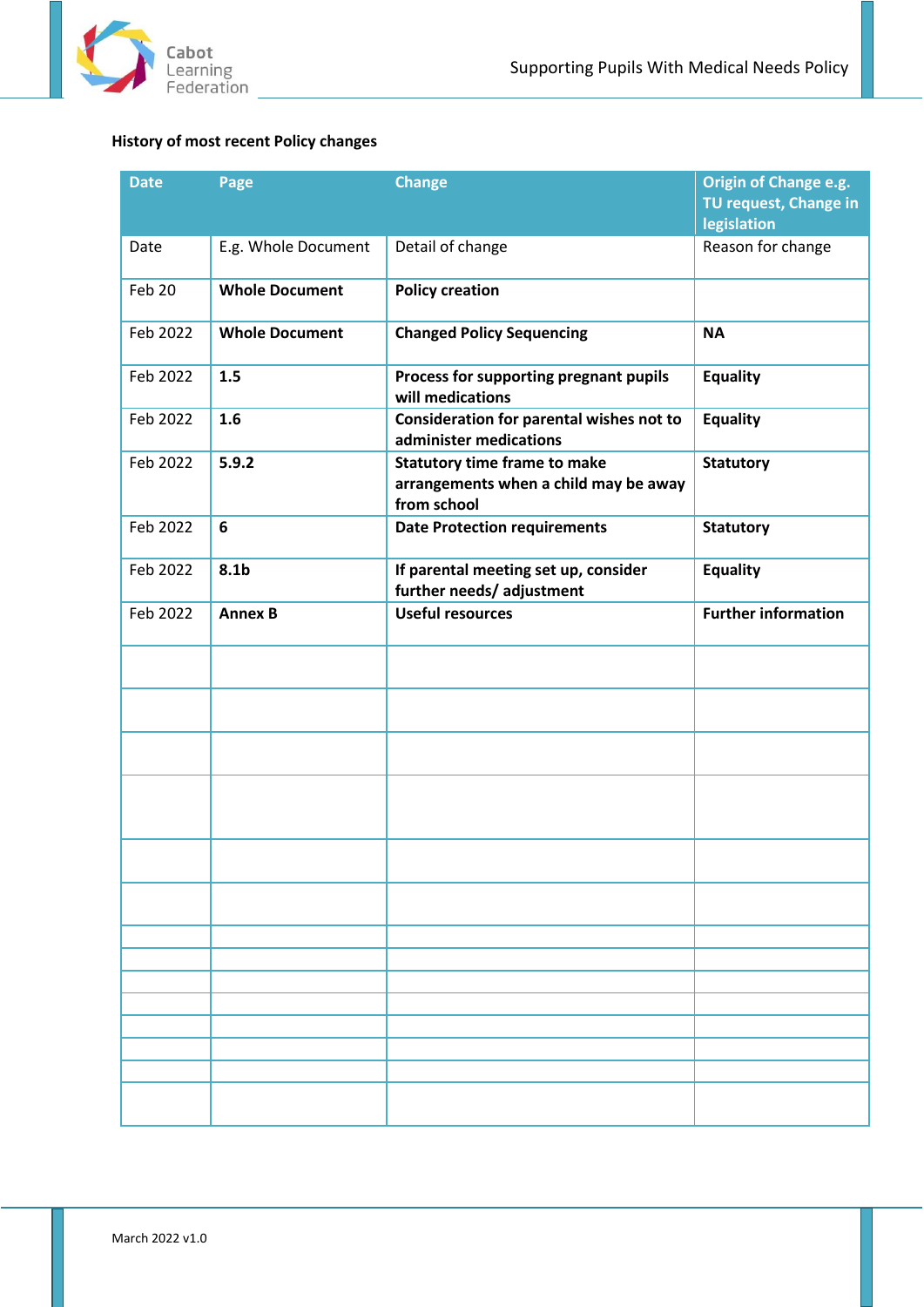

# <span id="page-2-0"></span>**Contents**

| 1  |  |  |  |
|----|--|--|--|
| 2  |  |  |  |
| 3  |  |  |  |
| 4  |  |  |  |
| 5  |  |  |  |
| 6  |  |  |  |
| 7  |  |  |  |
| 8  |  |  |  |
| 9  |  |  |  |
| 10 |  |  |  |
| 11 |  |  |  |
| 12 |  |  |  |
| 13 |  |  |  |
| 14 |  |  |  |
| 15 |  |  |  |
| 16 |  |  |  |
| 17 |  |  |  |
| 18 |  |  |  |
| 19 |  |  |  |
| 20 |  |  |  |
| 21 |  |  |  |
|    |  |  |  |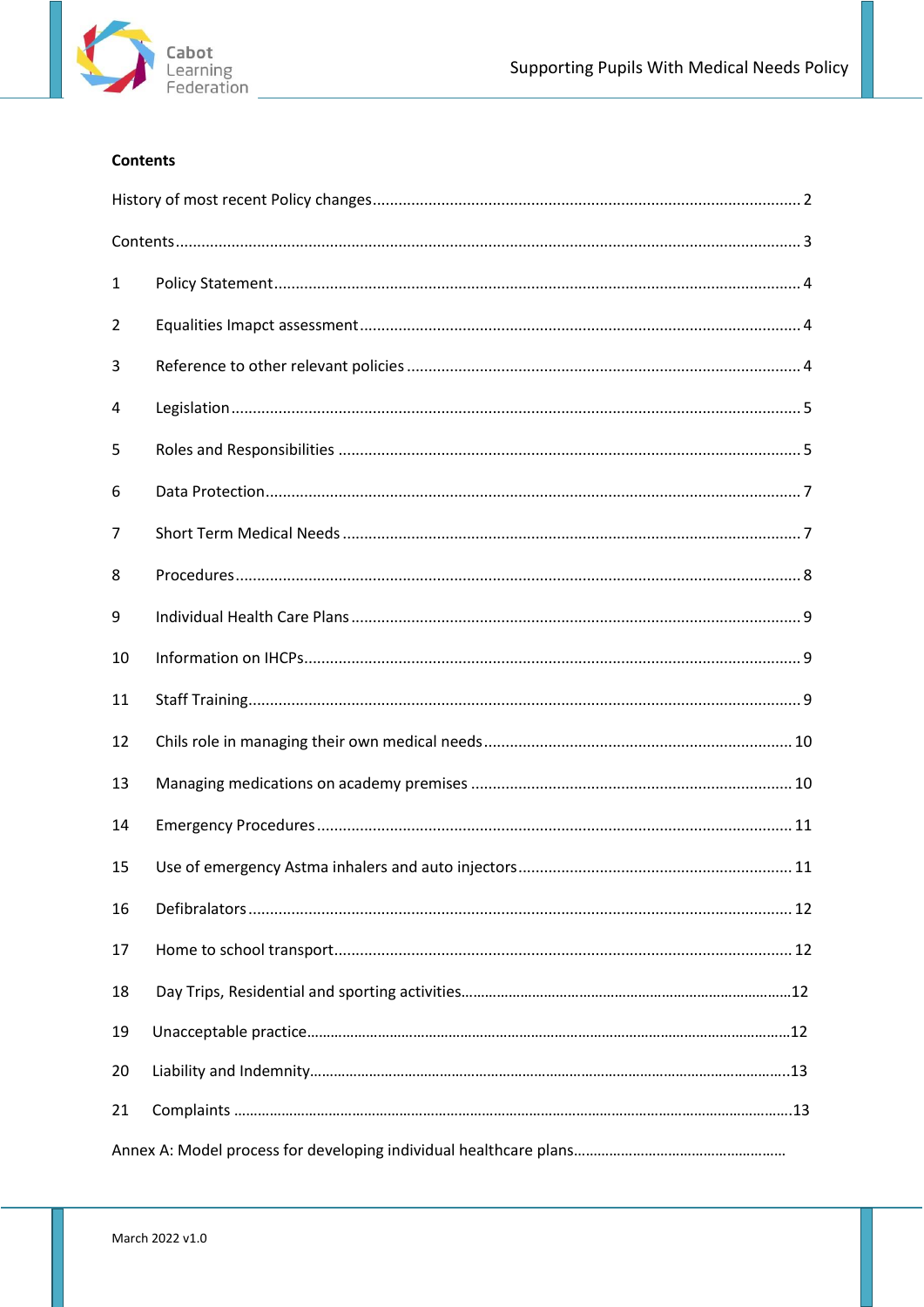

Annex B: Useful Resources………………………………………………………………………………………………………………15

# <span id="page-3-0"></span>**Policy Statement**

- 1.1 The Academy will ensure that arrangements are in place to support pupils with medical conditions to enable them to access and enjoy the same opportunities at school as any other child. The focus will be on the needs of each individual child and how their medical condition impacts on their academy life. The policy aims to provide clear guidance and procedures to staff and parents.
- 1.2 The overall responsibility for ensuring the policy is implemented effectively is held by Cameron Shaw, Principal and Claire Smith , Lead First Aid.
- 1.3 The Academy will work together with parents, pupils, local authorities, health professionals such as specialist nurses and other support services to ensure that children with medical needs receive a full education. In some cases this will require flexibility and involve, for example, programmes of study that rely on part-time attendance at academy in combination with alternative provision. Consideration will be given to how children will be reintegrated back into the academy after periods of absence.
- 1.4 No child with a medical condition will be denied admission or prevented from taking up a place because arrangements for their medical condition have not been made. However, in line with our safeguarding duties, we will ensure that pupils' health is not put at unnecessary risk from, for example, infectious diseases. We retain the right not to accept a child at academy at times where it would be detrimental to the health of that child or to others.
- 1.5 Students who are pregnant and require support with medications have an individual mother's risk assessment, this will be updated to reflect any requests for support after consultation with parents.
- 1.6 The academy will work with parents where it has been brought to their attention that parents do not wish their child to be given medications, and individual assessments drawn up.

# **2 Equalities Impact Assessment**

An equalities impact assessment has been carried out. The assessment concluded that there was potential adverse impact identified for some groups of people with protected characteristics and mitigations are in place to reduce that impact. The following equalities impact assessment report can be obtained from Jo Crickson.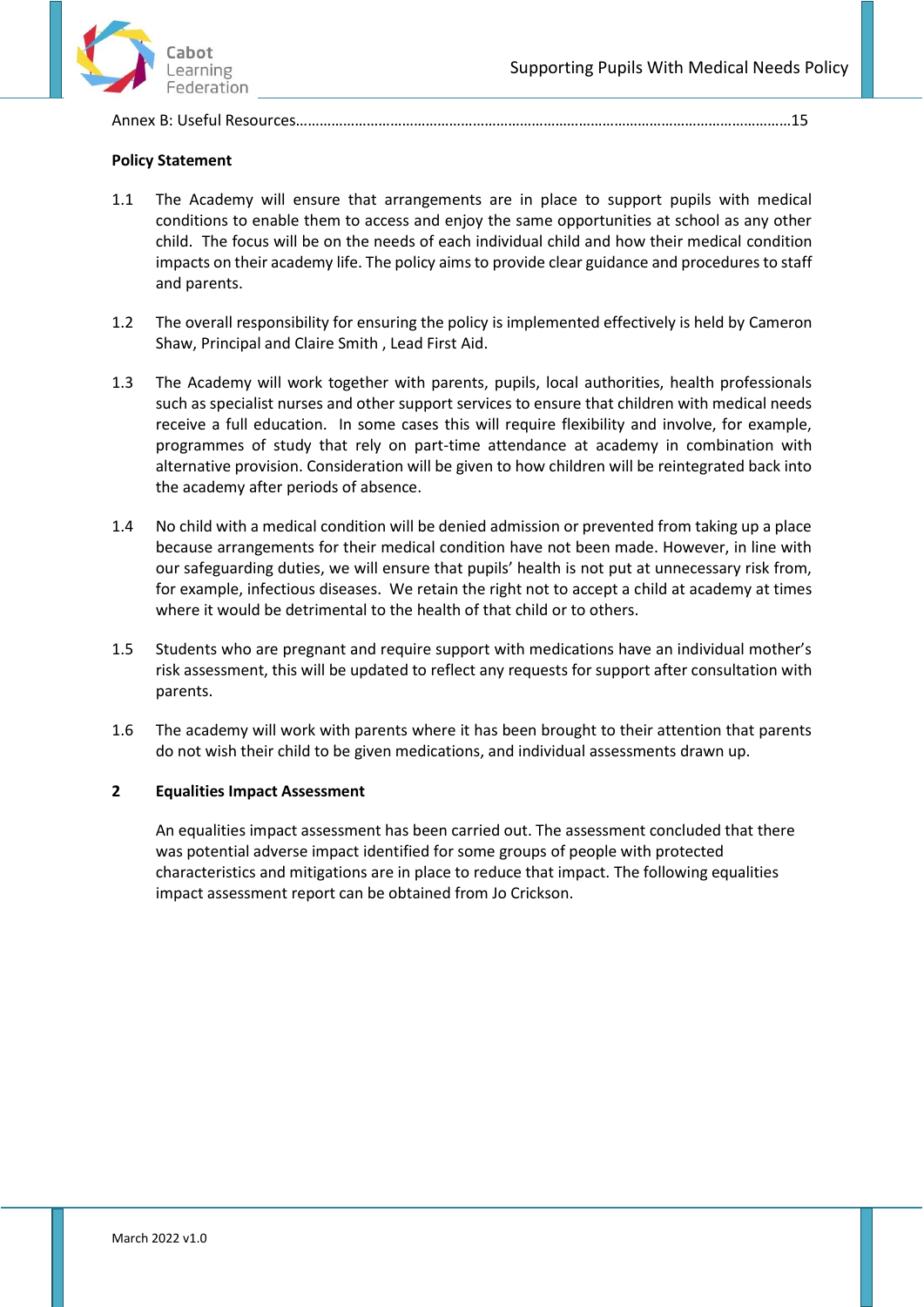

# **3 Reference to other relevant policies**

This policy should be read alongside

- Academy Health & Safety Policy
- SEND policy

## **4 Legislation**

- 4.1 Section 100 of the **Children and Families Act 2014** places a duty on governing bodies of maintained schools, proprietors of academies and management committees of pupil referral units to make arrangements for supporting pupils at their academy with medical conditions.
- 4.2 Generally the **Health and Safety at Work etc. Act 1974**, and associated legislation, requires that organisations ensure the health and safety of persons at work and persons affected by their work. Pupils attending schools fall under this general legal requirement as they are affected by the work of the school whilst staff act in loco parentis, so are expected to do what a reasonable parent would do in given situations.
- **4.3** Additionally, **the Equality Act 2010** legally protects people from discrimination in the workplace and in wider society. There is specific non-statutory advice 'the Equality Act 2010 and Schools' produced by the Department for Education to help schools to understand how the Equality Act affects them and how to fulfil their duties under the Act.

## <span id="page-4-0"></span>**5 Roles and Responsibilities**

- 5.1The roles and responsibilities set out below is not an exhaustive list and academies may want to add a wider range of people to their policy.
- 5.2 Academy Council
	- Must make arrangements to support pupils with medical conditions in academy, including making sure that a policy for supporting pupils with medical conditions is developed and implemented.
	- Ensure that sufficient staff have received suitable training and are competent before they can take on responsibility to support children with medical needs.

## 5.3 Principal

- Ensure that their academy's policy for supporting pupils with medical needs is developed and effectively implemented with partners. This includes ensuring that all staff are aware of the policy and understand their role in its implementation.
- Ensure that all staff who need to know (including first aiders, supply teachers, lunch break supervisors) are aware of the child's condition.
- Ensure sufficient number of trained staff are available to implement and deliver all required IHCPs.
- It is required that each academy must have sufficient trained staff to administer medications for all hours of the academy day including pre and post academy clubs. The training the CLF recognise is the Managing Medications course. There may be further training required for individuals on a case by case basis i.e. Diabetes, Auto-injectors for anaphylaxis etc.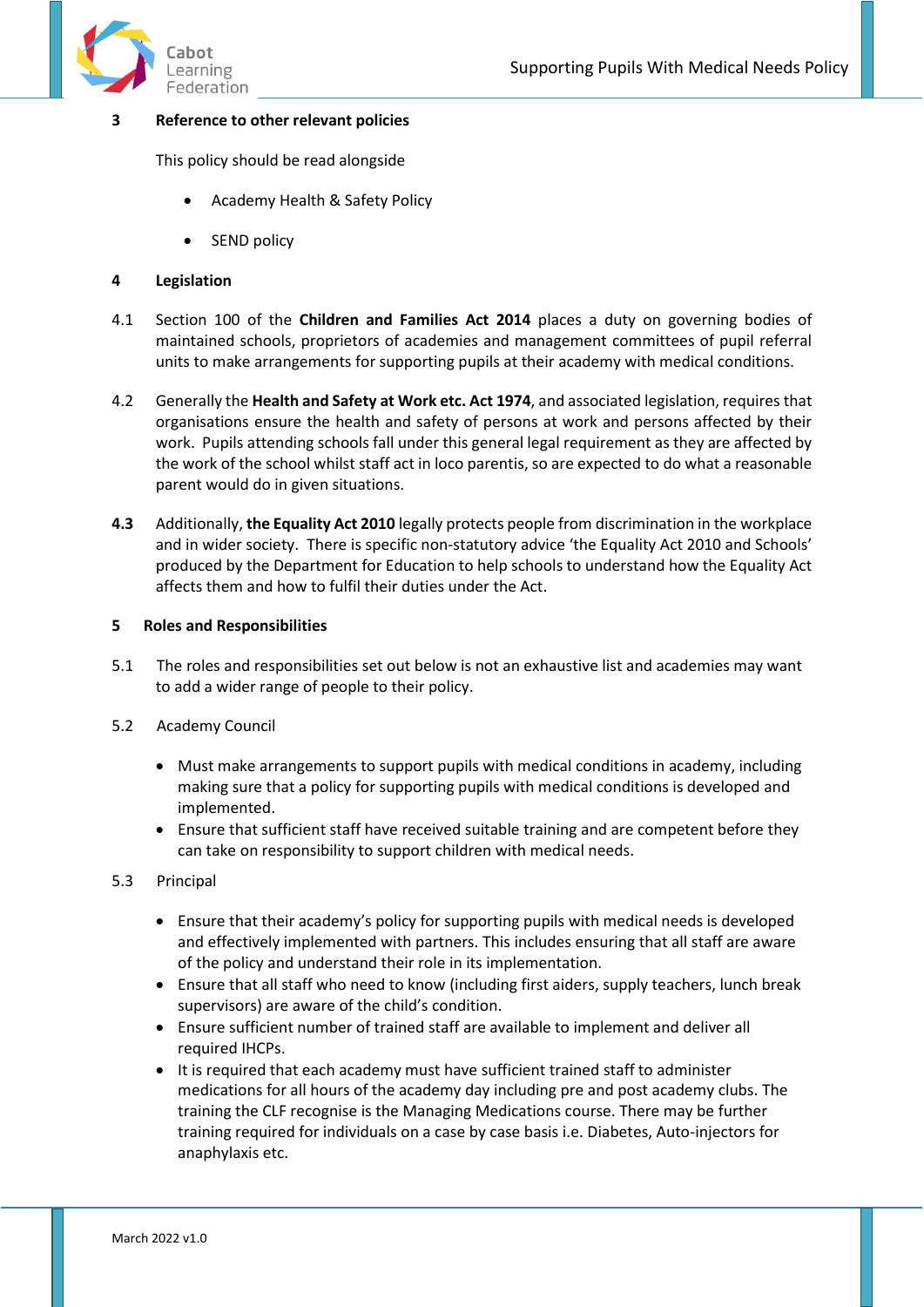

- Have overall responsibility for the development of IHCPs, including contingency and emergency arrangements (this may involve recruiting a member of staff for this purpose).
- Ensure that academy staff are appropriately insured and are aware they are insured to support pupils in this way.
- Ensure that the academy nursing service is aware of children with medical conditions.
- 5.4 Academy Staff
	- The staff identified as co-ordinator(s) for monitoring the provision of support to pupils with medical conditions are Mrs Nicola Phelps SENCO and Mrs Clare Smith Lead First Aider.
	- Any member of staff may be asked to provide support to pupils with medical conditions, including administering of medicines, although they cannot be required to do so.
	- Should receive suitable and sufficient training and achieve the necessary level of competency before they take on responsibility to support children with medical conditions.
	- Should know what to do and respond accordingly when they become aware that a pupil with a medical condition needs help.
- 5.5 School Nurses
	- Responsible for notifying the academy when a child has been identified as having a medical condition which will require support in the academy.
	- May support staff on implementing IHCPs, providing advice and training,
	- Can liaise with lead clinicians locally on support for the child and associated staff training needs.
- 5.6 Healthcare professionals (GPs etc.)
	- Notify school nurse when a child has been identified as having a medical condition that will require support at academy.
	- Specialist local health teams may be able to provide support in schools for children with particular conditions (e.g. asthma, diabetes, epilepsy).
- 5.7 Pupils
	- Should be fully involved in discussions about their medical support needs and contribute to, and comply with, the development of their IHCP.
	- Other pupils to be encouraged to be sensitive to the needs of those with medical conditions.
	- Wherever possible, pupils should be allowed to carry their own medicines and relevant devices or should be able to access their medicines for self-medication quickly and easily. Pupils who can take their medicines themselves or manage procedures may require an appropriate level of supervision. If it is not appropriate for a child to self-manage, relevant staff should help to administer medicines and manage procedures for them.

## 5.8 Parents

• Provide the academy with sufficient and up to date information about their child's medical needs.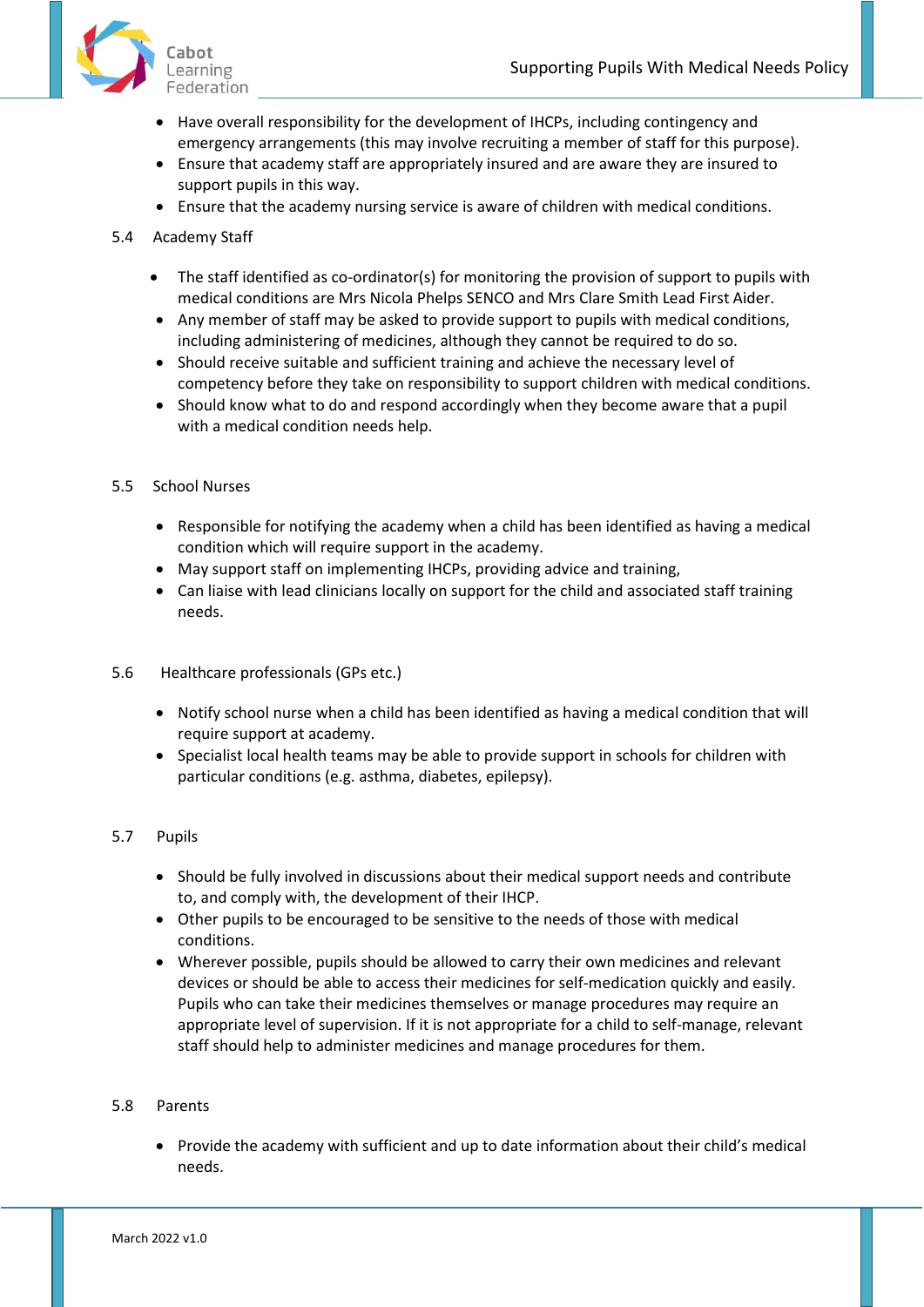

- As key partners, should be involved in the development and review of their child's IHCP and may be involved in its drafting.
- Carry out any action they have agreed to as part of the IHCP implementation (this will include ensuring equipment/medications are taken in to academy).
- Attempt to manage the medication doses so that medications do not need to be taken during the academy day.
- 5.9 Local Authorities
- 5.9.1 Local Authorities are commissioners of school nurses for maintained schools and academies. Under Section 10 of the Children Act 2004, they have a duty to promote cooperation between relevant partners such as governing bodies of maintained schools, proprietors of academies, clinical commissioning groups and NHS England, with a view to improving the wellbeing of children with regard to their physical and mental health, and their education, training, and recreation.

5.9.2 As such they should:

- Provide support, advice and guidance, including suitable training for academy staff, to ensure that the support identified in the IHCP can be delivered effectively.
- Make other arrangements where a Pupil would not receive a suitable education in a mainstream school because of their health needs. Statutory guidance for local authorities sets out that they should be ready to make arrangements under this duty when it is clear that a child will be away from school for 15 days or more because of health needs (whether consecutive or cumulative across the school year).

## **6 Data Protection Implications**

- 6.1 All records to support the request for supporting students with medical needs is confidential and should be stored securely in a lockable cabinet/ cupboard.
- 6.2 Only limited and applicable staff should have access to the cupboard with strict key control in place.
- 6.3 Any records held digitally should be secure with restricted access.

# **7 Short Term Medical Needs**

7.1 Many pupils will need to take medication (or be given it) during the academy day at some time. Mostly, this will be for a short period only, to finish a course of antibiotics or apply a lotion. To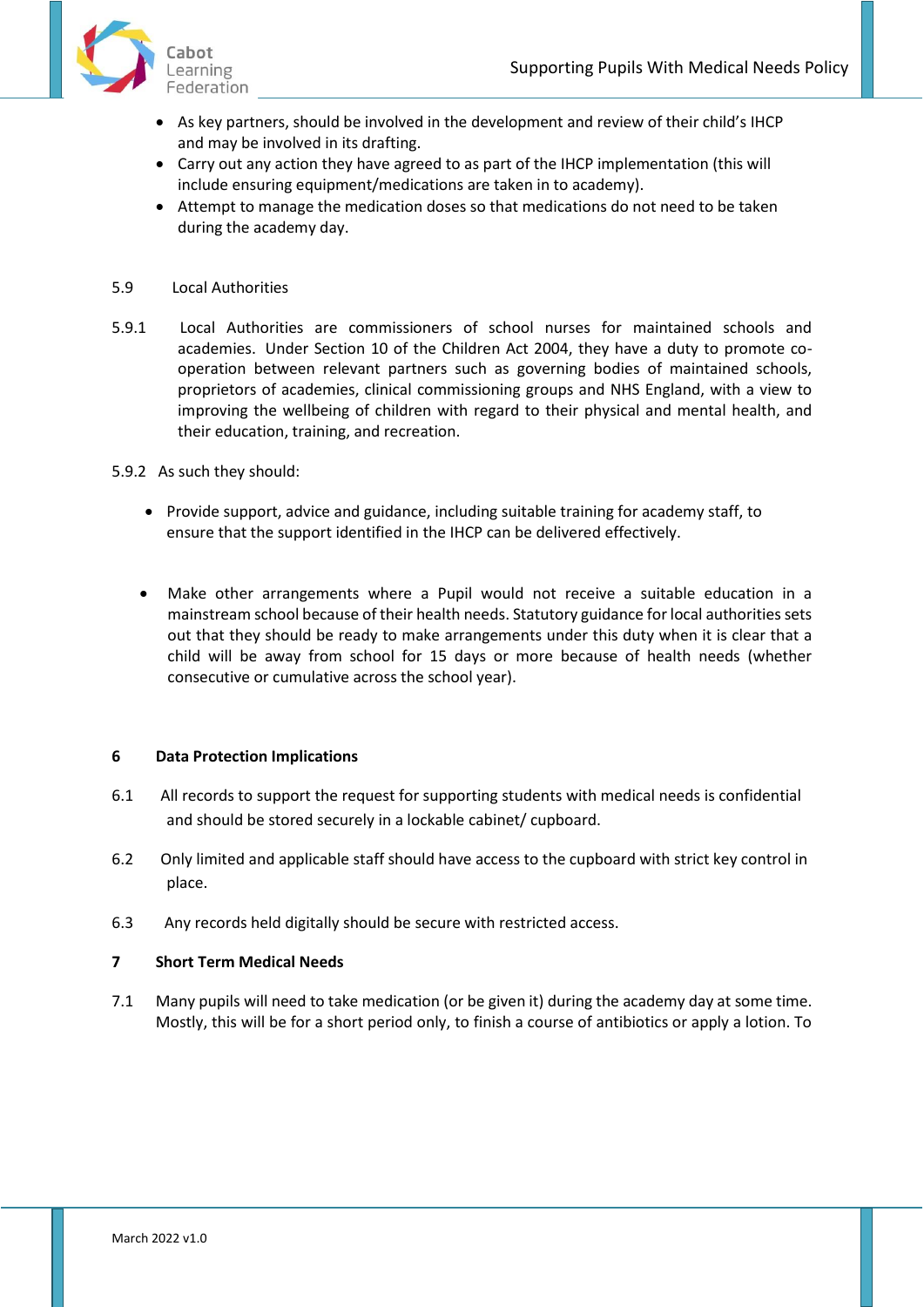

support pupils with this will undoubtedly minimise the time they need to be off academy. Medication should only be taken in academy when absolutely necessary.

7.2 It is helpful if, where possible, medication can be prescribed in dose frequencies which enable it to be taken outside academy hours. Parents should be encouraged to ask the prescribing doctor or dentist about this.

# 8 **Procedures**

- 8.1 The following procedures are to be followed when notification is received that a pupil has a medical condition.
	- a) A parent or a health care professional informs the academy that:
		- A child has been newly diagnosed, or;
		- Is due to attend a new school, or;
		- Is due to return to school after a long-term absence or
		- Has medical needs that have changed.
		- Are taking short term medications
	- b) Where applicable the (Principal *or senior member of staff to whom this has been delegated*) co-ordinates a meeting to discuss the child's medical support needs and identifies the member of staff who will provide support to the child.
	- c) A meeting to be held to discuss and agree on the need for an individual health care plan (IHCP). The meeting will include the key academy staff, child, parent, relevant healthcare professional and other medical/healthcare clinician as appropriate (or to consider written evidence provided by them).
	- d) An IHCP will be developed in partnership and the meeting will determine who will take the lead in writing it. Input from a healthcare professional must be provided.
- 8.2 Some children may have special educational needs (SEN) and may have a statement, or Education, Health and Care (EHC) plan which brings together health and social care needs, as well as their special educational provision. Where this is the case the IHCP should be linked to or become part of that statement or EHC plan.
- 8.3 Where a child has Special Educational Needs but does not have a statement or EHC plan, their special educational needs should be mentioned in their individual healthcare plan.
- 8.4 The Academy will identify members of staff to support with the standard administration of medications, and awareness of procedures and paperwork/record keeping. The academy will arrange for these staff to attend managing medications training. Where there is a specific staff training need to support pupils with complex medical needs this will be identified by the specialist nursing team with a sufficient number of staff trained to ensure cover for sickness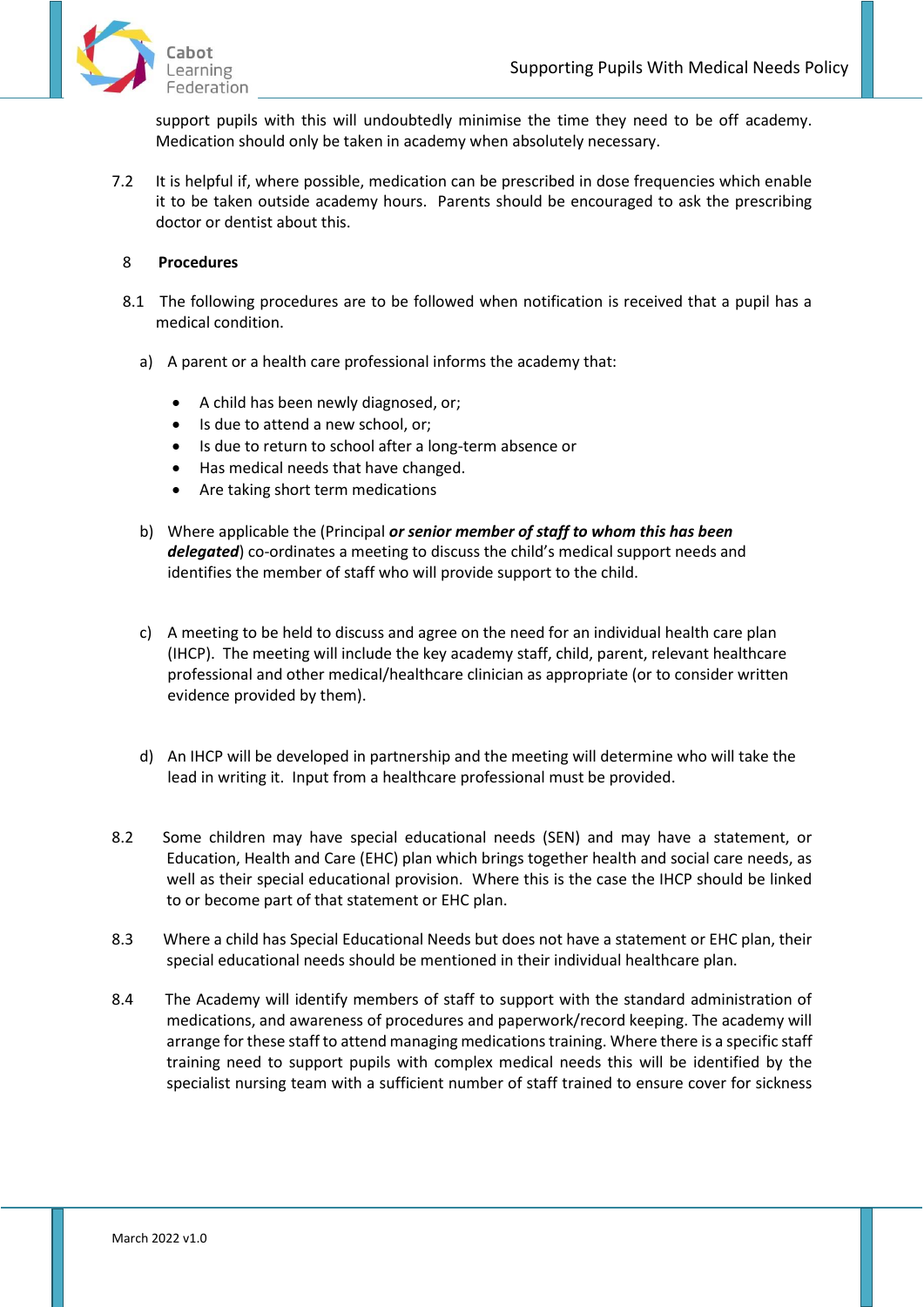

periods or staff turnover. **A first aid certificate does not constitute appropriate training to support pupils with medical conditions**.

- 8.5 Healthcare professionals commission, or delivers appropriate training and staff are signed off as competent. A review date for training will be agreed.
- 8.6 The IHCP will be implemented and circulated to all relevant staff. Supply staff will be informed that an IHCP is in place.
- 8.7 The IHCP will be monitored and reviewed annually or when the medical condition changes. The parent or healthcare professional may initiate the review.
- 8.8 For children starting at a new academy, arrangements should be in place in time for the start of the relevant academy term. In other cases, such as a new diagnosis or children moving to a new school mid-term, every effort will be made to ensure that arrangements are put in place within two weeks.

# <span id="page-8-0"></span>**9 Individual Healthcare Plans**

9.1 Not all pupils with medical needs will require an IHCP. The academy, together with the healthcare professional and parent will agree, based on evidence, whether a health care plan would be inappropriate or disproportionate. If consensus cannot be reached, the Principal will take the final view.

#### **10 The following will be considered when deciding what information will be recorded on IHCPs:**

- The medical condition, its triggers, signs, symptoms and treatment;
- The pupil's resulting needs, including medication (dose, side effects and storage) and other treatments;
- Specific support for the pupil's educational, social and emotional needs;
- The level of support needed, including in emergencies. If a child is self-managing their medication, this should be clearly stated with appropriate arrangements for monitoring.
- Who will provide this support, their training needs, expectations of their role and confirmation of proficiency, and cover arrangements for when they are unavailable;
- Who in the academy needs to be aware of the child's condition and the support required;
- Arrangements for written permission from parents and the Principal for medication to be administered by a member of staff or self-administered by the pupil during academy hours;
- Separate arrangements or procedures required for academy trips or other academy activities outside of normal academy timetable that will ensure the child can participate e.g. risk assessments;
- Where confidentiality issues are raised by the parent/child, the designated individuals to be entrusted with information about the child's condition; and
- What constitutes an emergency and what to do, including whom to contact, and contingency arrangements. Some children may have an emergency healthcare plan prepared by their lead clinician.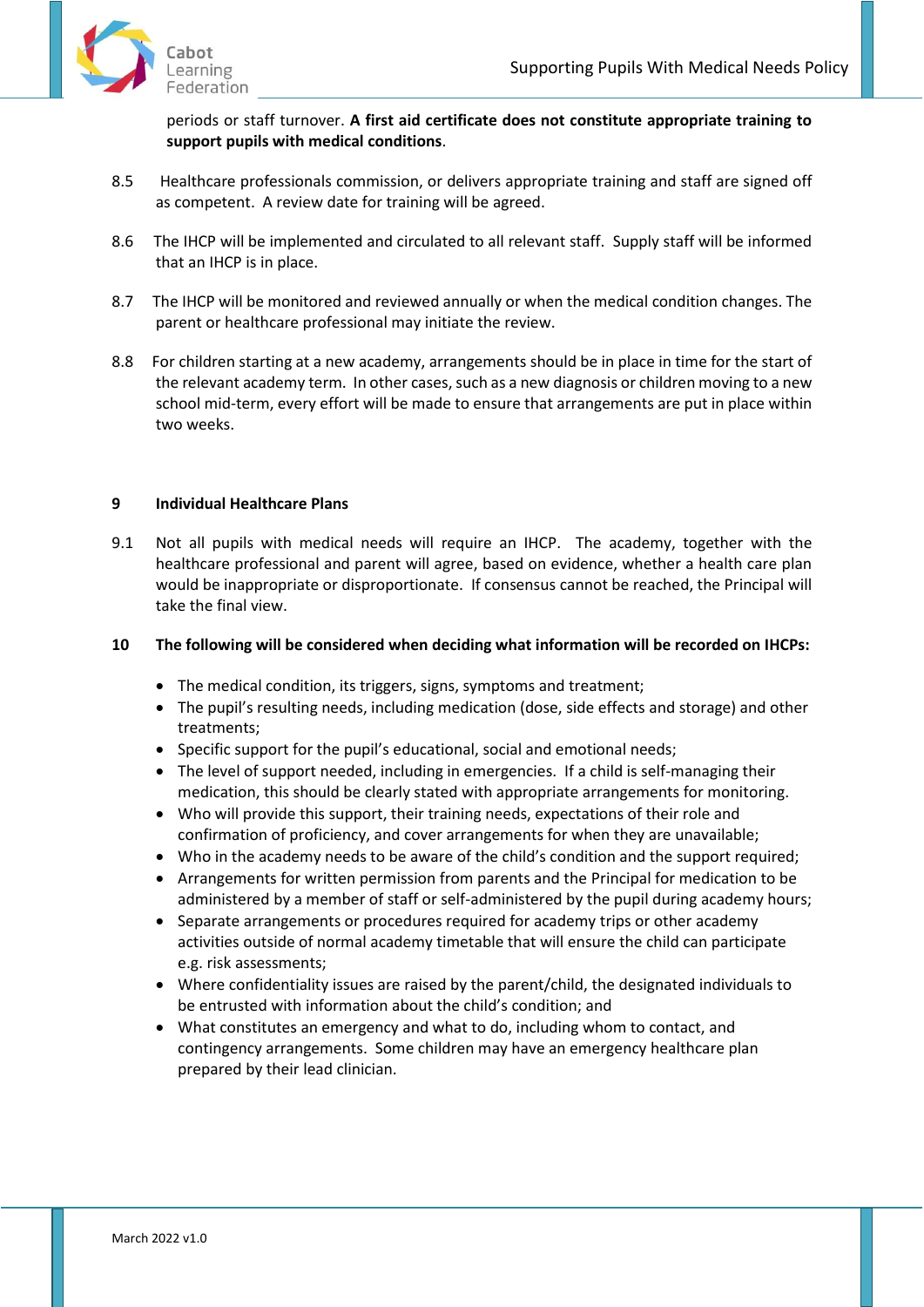

# <span id="page-9-0"></span>**11 Staff Training and Support**

- 11.1 Any member of staff providing support to a pupil with medical needs should have received suitable training. Where staff already have some knowledge of specific support needed by a child extensive training may not be required. Staff who provide support to pupils with medical conditions should be included in meetings where this is discussed.
- 11.2 The relevant healthcare professional should normally lead on identifying the type and level of training required, and how this can be achieved.
- 11.3 Training should be sufficient to ensure that staff are competent and have confidence in their ability to support pupils with medical conditions and to fulfil the requirements as set out in IHCPs. They will need an understanding of the specific medical conditions they are being asked to deal with, their implications and preventative measures.
- 11.4 Staff MUST NOT give prescription medicines under healthcare procedures without appropriate training (updated to reflect any IHCPs). In some cases, written instructions from the parent or on the medication container dispensed by the pharmacist may be considered sufficient, CLF require all staff who administer medications to undertake managing medications training, and to have specific training to support with specific medical needs, e.g. Diabetes, asthma, anaphylaxis and other more complex needs, having taken into consideration the training requirements as specified in pupils' IHCPs.
- 11.5 Health care professionals, including the school nurse, can provide confirmation of the proficiency of staff in a medical procedure, or in providing medication.
- 11.6 All staff to receive awareness training of the academy's policy for supporting pupils with medical conditions and their role in implementing that policy. This will also form part of staff induction training.

## <span id="page-9-1"></span>**12 Child's Role in Managing Their Own Medical Needs**

- 12.1 Following discussions with parents and where a child is deemed competent to manage their own health needs and medicines, this should be encouraged and this should be reflected within IHCPs.
- 12.2 Wherever possible, children should be allowed to carry their own medicines and relevant devices or should be able to access their medicines for self-medication quickly and easily, but with an appropriate level of supervision.
- 12.3 If a child refuses to take medicine or carry out necessary procedure, staff should not force them to do so, but follow the procedure agreed in the IHCP. Parents should be informed so that alternative options can be considered and a record should be kept.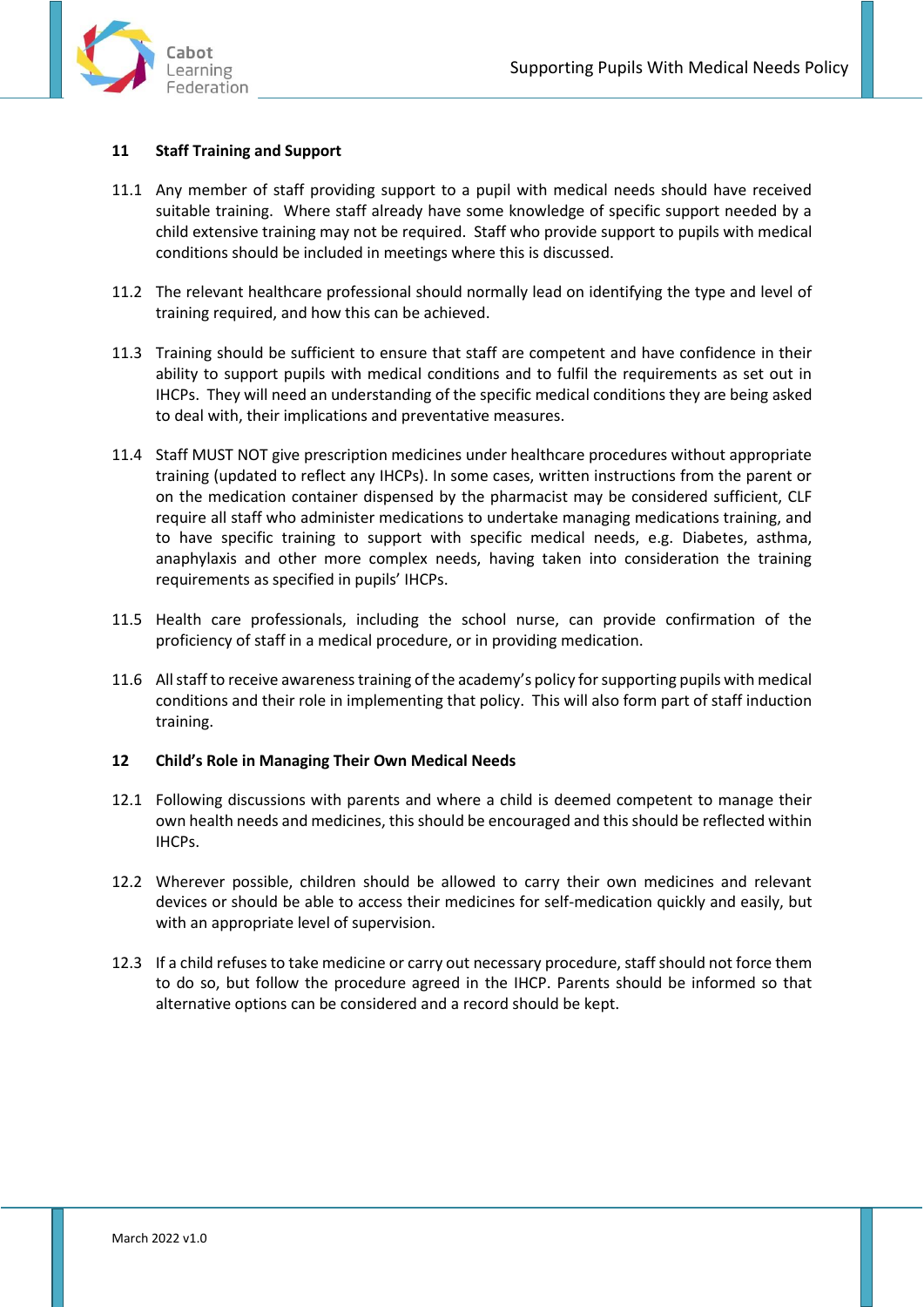

#### <span id="page-10-0"></span>**13 Managing Medicines on Academy Premises**

- 13.1 Medicines will only be administered at school when it would be detrimental to a child's health or school attendance not to do so.
- **13.2** No child under 16 will be given prescription or non-prescription medicines without their parent's written consent.
- **13.3** Non-prescribed medicines may be administered under the following circumstances:
	- must have parental/carer consent;
	- a record of medications dosage given;
	- Check of maximum dose and when previous dose was last taken;
	- the container is clearly labelled with the pupil's name;
	- administered for an agreed length of time, after which the medication will be returned to the parents.
- 13.4 No child under the age of 16 will be given medicine containing aspirin unless prescribed by a doctor.
- 13.5 Where clinically possible medicines should be prescribed in dose frequencies which enable them to be taken outside academy hours.
- 13.6 The academy will only accept prescribed medicines that are in-date, labelled with the child's name, provided in the original container as dispensed by a pharmacist. This will include instruction for administration, dosage and storage. Exceptions to this are over-the-counter medication where agreed protocols are agreed as above in point 2 and insulin which may be in a pen or pump but it must still be in date.
- 13.7 All medicines held by the academy to be stored will be kept in a lockable cupboard/fridge inside a lockable room which in a location which is known and accessible to the child. Where relevant the child should know who holds the key to the storage facility. Medicines such as asthma inhalers must always be readily available to the child and not locked away. This is particularly important when outside the premises e.g. academy trips.
- 13.8 Whilst DFE allows in some circumstances pupils to carry controlled drugs prescribed to them, in this Academy controlled drugs that have been prescribed will be securely stored with only named staff having access. A record will be kept of any doses used and the amount of the controlled drug held in academy.
- 13.9 Trained academy staff may administer a controlled drug to a child for whom it has been prescribed. Staff administering medicines should do so in accordance with the prescriber's instructions.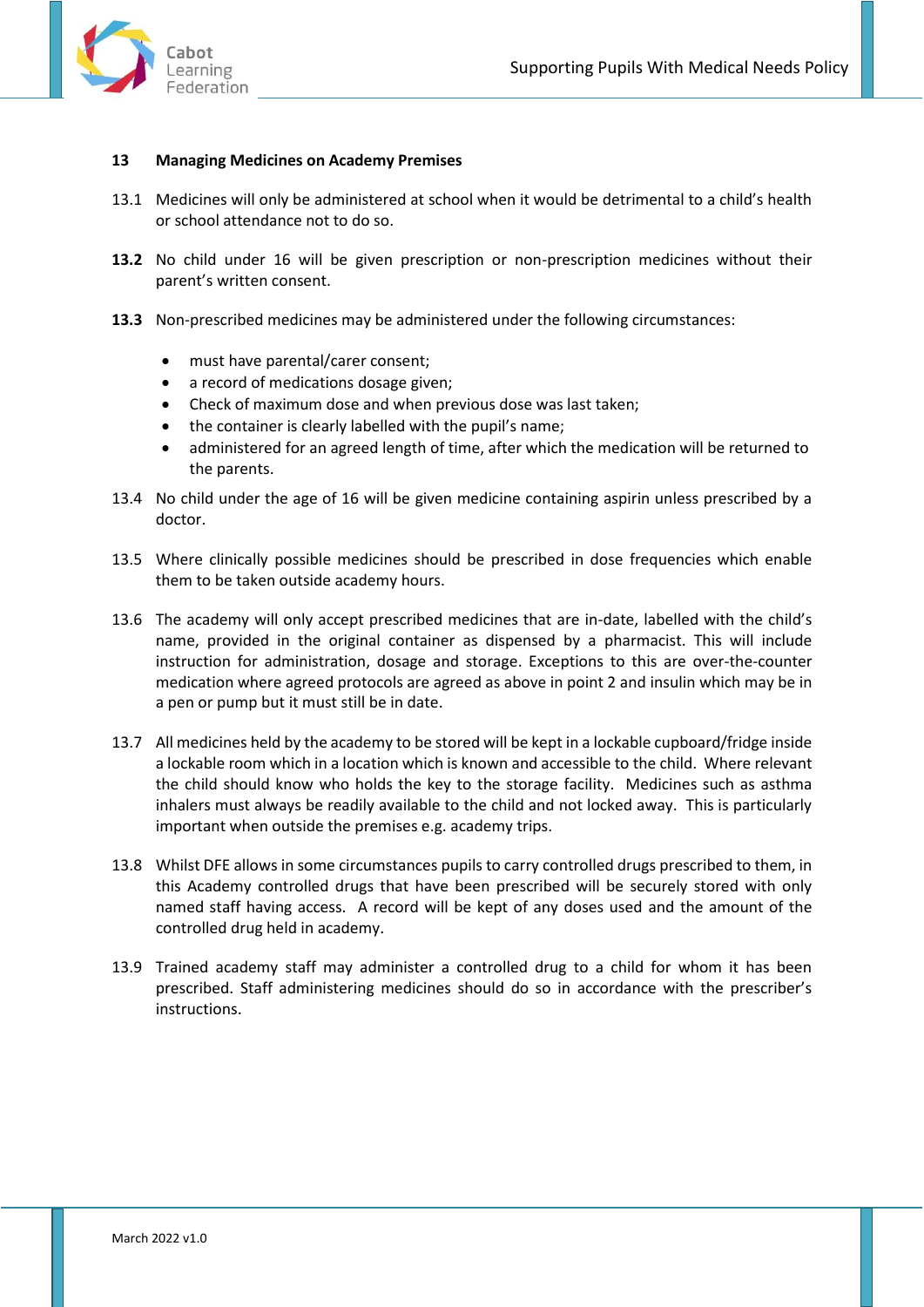

- 13.10 The academy will keep a record of all medicines administered to individual children stating what, how and how much was administered, when and by whom. Any side effects should also be recorded.
- 13.11 When no longer required, medicines should be returned to parents to arrange for safe disposal. Medicines should also be returned to parents during holiday periods.

# <span id="page-11-0"></span>**14 Emergency Procedures**

- 14.1 Each IHCP will clearly define what constitutes an emergency and explain what to do, including ensuring that all relevant staff are aware of emergency symptoms and procedures and where appropriate that other pupils know what to do if they think help is needed.
- 14.2 If a child is taken to hospital, a member of academy staff will stay with the child until the parent arrives.

# <span id="page-11-1"></span>**15 Use of Emergency Asthma Inhalers and Auto-Injectors**

- 15.1 From 1st October 2014 academies have been allowed to obtain, without a prescription, salbutamol inhalers, if they wish, for use in emergencies. Academies are not required to hold an inhaler – this is a discretionary power enabling schools to do this if they wish. (*Insert academy policy on provision of emergency inhaler here*).
- 15.2 From 1 October 2017 the Human Medicines (Amendment) Regulations 2017 will allow all Academies to buy adrenaline auto-injector (AAI) devices without a prescription, for emergency use in children who are at risk of anaphylaxis but their own device is not available or not working (e.g. because it is broken, or out-of-date).
- 15.3 The academy's spare AAI should only be used on pupils known to be at risk of anaphylaxis, for whom both medical authorisation and written parental consent for use of the spare AAI has been provided.
- 15.4 The academy's spare AAI can be administered to a pupil whose own prescribed AAI cannot be administered correctly without delay.

# <span id="page-11-2"></span>**16 Defibrillators**

16.1 A defibrillators is a machine used to give an electric shock to restart a patient's heart when they are in cardiac arrest. The academy *(has/does not have)* a defibrillator. *(If the school has a defibrillator, insert details of its location and management arrangements here. XXXXXXXX Insert the names of those at academy who are trained in its use. The local NHS ambulance service should be notified of its location)*.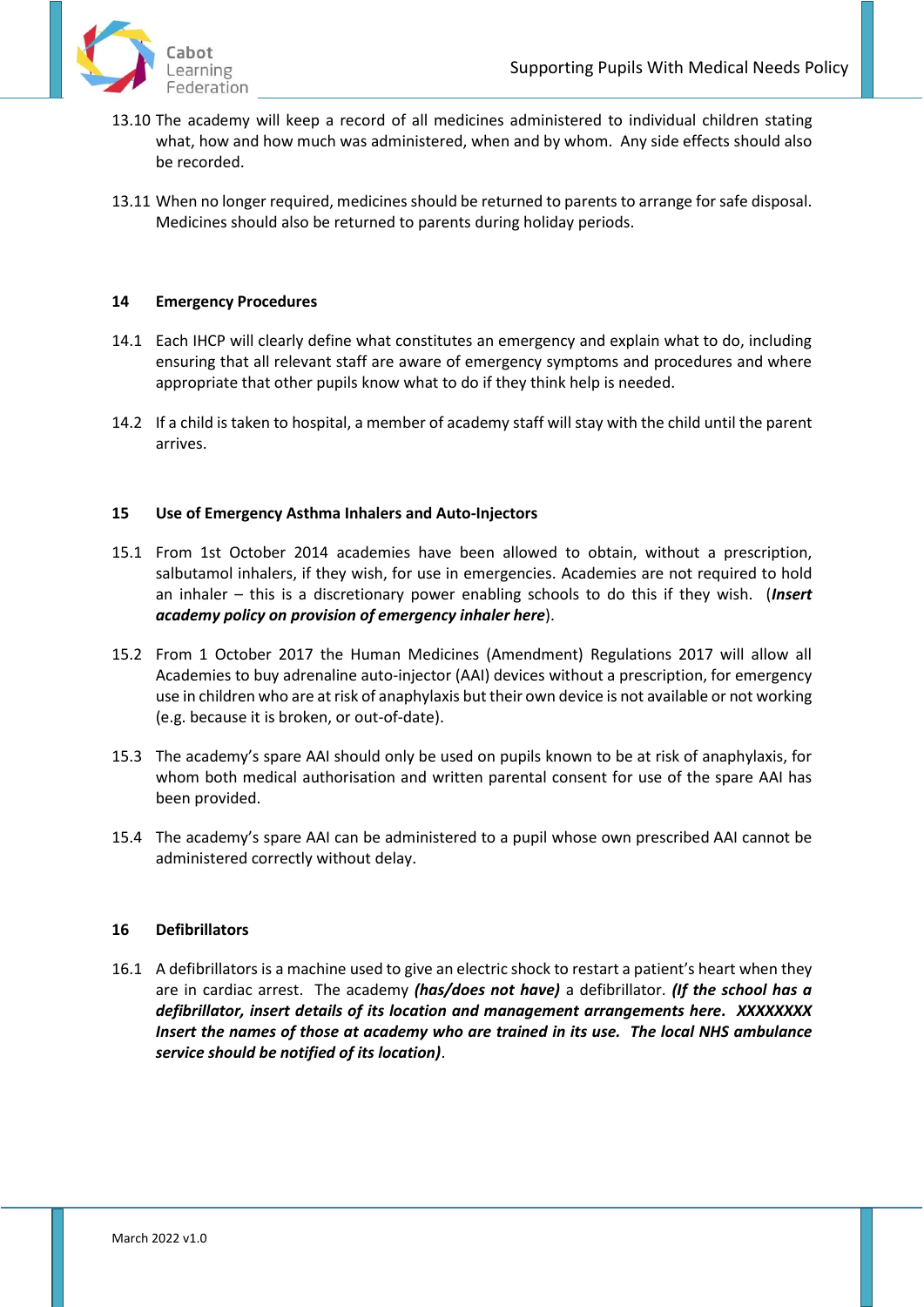

# <span id="page-12-0"></span>**17 Home To School Transport**

17.1 This is the responsibility of the local authority. The academy will work with the local authority who may find it helpful to be aware of a pupil's IHCP and what it contains, especially in respect of emergency situations.

# <span id="page-12-1"></span>**18 Day Trips, Residential Visits and Sporting Activities**

- 18.1 The academy will actively support pupils with medical conditions to enable them to participate in academy trips and visits or in sporting activities, and not prevent them from doing so.
- 18.2 The academy will consider what reasonable adjustments they might make to enable children with medical needs to participate fully and safety on academy trips and visits. It is best practice to include this as part of the activity risk assessment to ensure that pupils with medical conditions are included.

# <span id="page-12-2"></span>**19 Unacceptable Practice**

- 19.1 The following is regarded by the academy as unacceptable practice:
	- Preventing children from easily accessing their inhalers and medication and administering when necessary;
	- Assuming that every child with the same condition requires the same treatment;
	- Ignoring the views of the child, their parents, medical evidence or opinion;
	- Sending children with medical condition home frequently or preventing them from staying for normal academy activities;
	- If a child becomes ill, sending them to the academy office or medical room unaccompanied or with someone unsuitable;
	- Penalising children for their attendance record if their absences are related to their medical condition;
	- Preventing pupils from drinking, eating or taking toilet or other breaks whenever they need in order to manage their medical condition effectively;
	- Requiring parents to attend site to administer medication or provide medical support to their child. No parent should have to give up working because the academy is failing to support their child's medical needs; or
	- Preventing children from participating, or create unnecessary barriers to children participating, in any aspect of academy life, including academy trips, e.g. by requiring parents to accompany the child.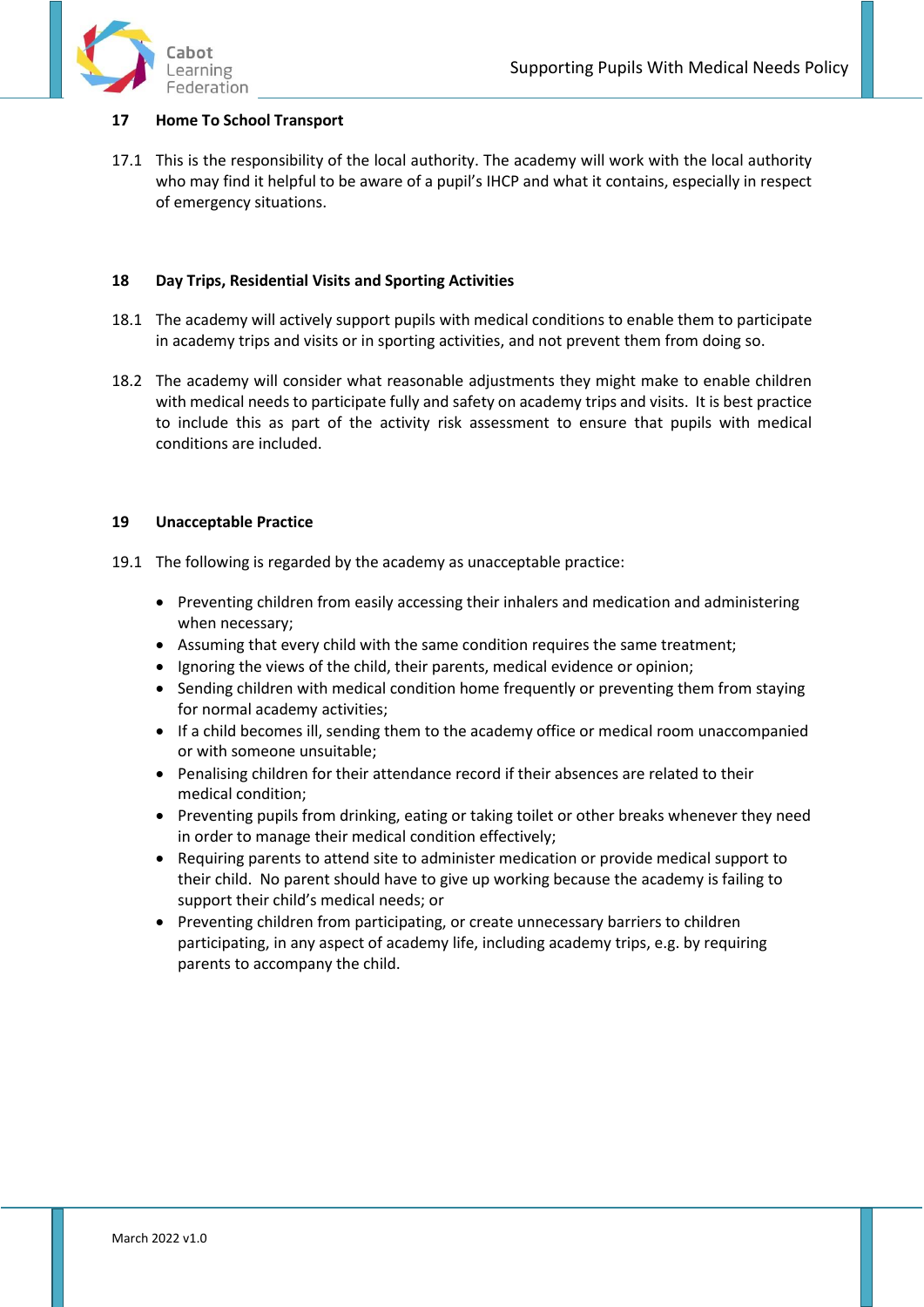

#### <span id="page-13-0"></span>**20 Liability and Indemnity**

**20.1** The CLF fully indemnifies staff who administer medication providing they are acting within the scope of their employment, have been provided with adequate training and are following the CLF policy/guidance for the purpose of indemnity.

# <span id="page-13-1"></span>**21 Complaints**

**21.1** If parents or pupils are dissatisfied with the support provided by the academy to pupils with medical conditions, they should discuss their concerns directly with the academy. If the issue remains unresolved, they may make a formal complaint via the academy's complaint procedure. *(Insert details of academy complaints procedure here***).** 

Signed by: ……………………………………………………. Principal

Signed by …......................................................Chair of Academy Council

Date: ………………………………

Review Date: ……………………………………

<span id="page-13-2"></span>**Annex A: Model process for developing individual healthcare plans**

| Parent or healthcare professional informs school that child has |
|-----------------------------------------------------------------|
| been newly diagnosed, or is due to attend new school, or is due |
| to return to school after a long-term absence, or that needs    |
| have changed                                                    |

Headteacher or senior member of school staff to whom this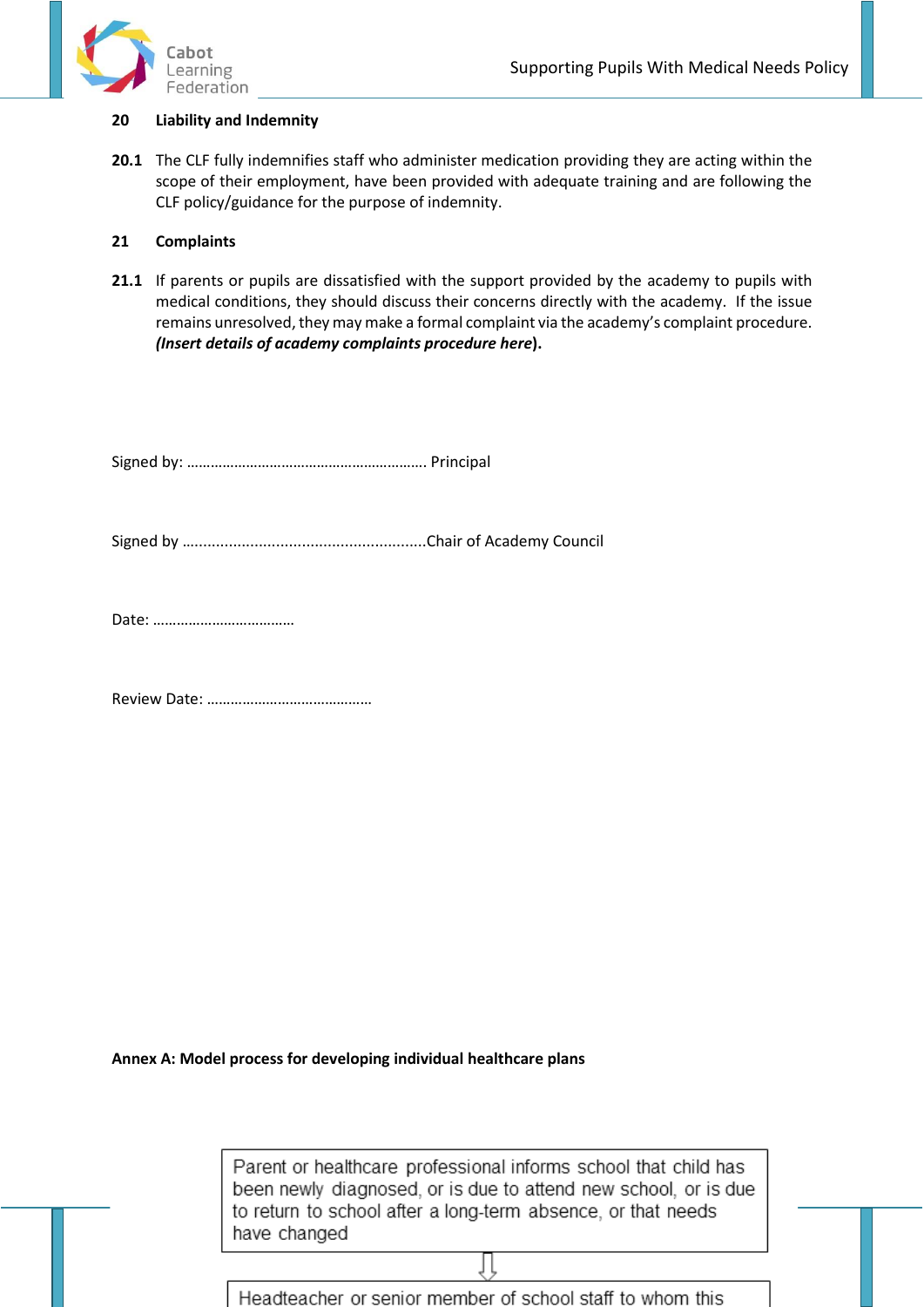

**Annex B Useful resources** 

**<https://www.resus.org.uk/library/additional-guidance/guidance-anaphylaxis>**

**<https://www.anaphylaxis.org.uk/what-is-anaphylaxis/>**

**[https://assets.publishing.service.gov.uk/government/uploads/system/uploads/attachment\\_data/](https://assets.publishing.service.gov.uk/government/uploads/system/uploads/attachment_data/file/645476/Adrenaline_auto_injectors_in_schools.pdf) [file/645476/Adrenaline\\_auto\\_injectors\\_in\\_schools.pdf](https://assets.publishing.service.gov.uk/government/uploads/system/uploads/attachment_data/file/645476/Adrenaline_auto_injectors_in_schools.pdf)**